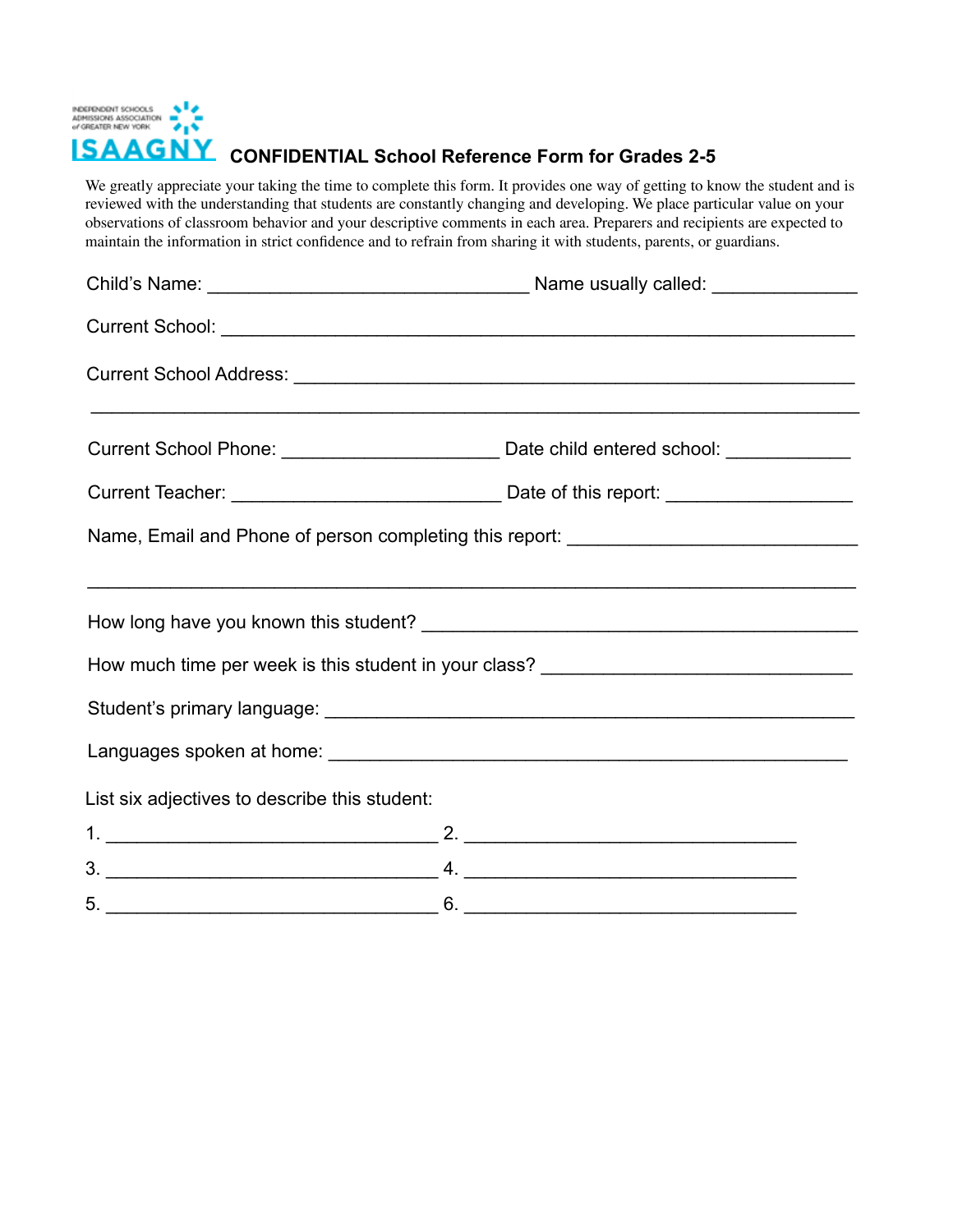# **Student Profile**

To help us compile a profile of this student, please check the following categories, adding comments wherever possible:

| <b>Sense of responsibility</b>  | is responsible               | is usually<br>responsible         | is sometimes<br>responsible | is rarely<br>responsible |
|---------------------------------|------------------------------|-----------------------------------|-----------------------------|--------------------------|
| <b>Comments:</b>                |                              |                                   |                             |                          |
| <b>Consideration for others</b> | is very<br>considerate       | is usually<br>considerate         | is<br>inconsiderate         |                          |
| <b>Comments:</b>                |                              |                                   |                             |                          |
| Leadership skills               | exhibits<br>excellent skills | exhibits good<br>skills           | exhibits<br>average skills  | exhibits poor<br>skills  |
| <b>Comments:</b>                |                              |                                   |                             |                          |
| Self confidence                 | has a healthy<br>self image  | needs some<br>support             | seems overly<br>confident   | has a poor<br>self image |
| <b>Comments:</b>                |                              |                                   |                             |                          |
| Sense of humor                  | is highly<br>developed       | is good                           | is fair                     | is poorly<br>developed   |
| <b>Comments:</b>                |                              |                                   |                             |                          |
| Peer relationships              | enjoys good<br>relationships | has satisfactory<br>relationships | has occasional<br>problems  | relates poorly           |
| <b>Comments:</b>                |                              |                                   |                             |                          |
| <b>Relationship with adults</b> | is comfortable               | is uneasy                         | is dependent                | is<br>uncooperative      |
| <b>Comments:</b>                |                              |                                   |                             |                          |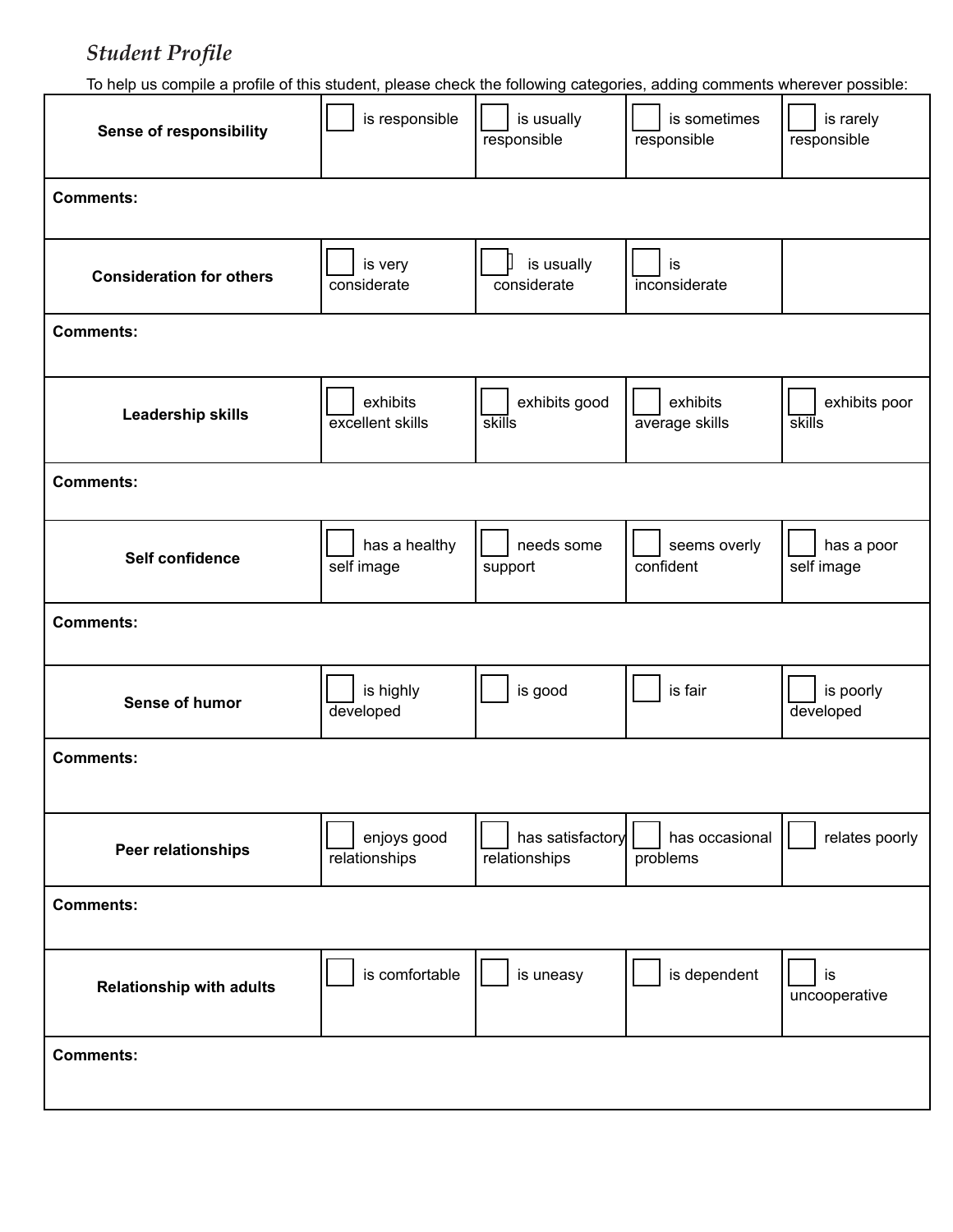|                                     | <b>Outstanding</b> |  | <b>Excellent</b> | <b>Above Average</b> |  | Average |  | <b>Below Average</b> |
|-------------------------------------|--------------------|--|------------------|----------------------|--|---------|--|----------------------|
| Study habits                        |                    |  |                  |                      |  |         |  |                      |
| Self-motivation                     |                    |  |                  |                      |  |         |  |                      |
| Organization of time and work       |                    |  |                  |                      |  |         |  |                      |
| Intellectual curiosity              |                    |  |                  |                      |  |         |  |                      |
| Attention span                      |                    |  |                  |                      |  |         |  |                      |
| Ability to express ideas in writing |                    |  |                  |                      |  |         |  |                      |
| Ability to express ideas orally     |                    |  |                  |                      |  |         |  |                      |
| Ability to follow directions        |                    |  |                  |                      |  |         |  |                      |
| Ability to work in a group          |                    |  |                  |                      |  |         |  |                      |
| Ability to work independently       |                    |  |                  |                      |  |         |  |                      |
| Perseverance                        |                    |  |                  |                      |  |         |  |                      |
| Academic achievement                |                    |  |                  |                      |  |         |  |                      |
| Academic potential                  |                    |  |                  |                      |  |         |  |                      |
| Academic performance                |                    |  |                  |                      |  |         |  |                      |
| Self-esteem                         |                    |  |                  |                      |  |         |  |                      |
| Character                           |                    |  |                  |                      |  |         |  |                      |
| Respect for others                  |                    |  |                  |                      |  |         |  |                      |

# *Analysis of Performance*

|                                       | <b>Surpasses</b> | <b>Meets</b> | <b>Expectations at this Level</b> | <b>Falls Below</b> |
|---------------------------------------|------------------|--------------|-----------------------------------|--------------------|
| <b>Math</b>                           |                  |              |                                   |                    |
| <b>Basic Operations-If Applicable</b> |                  |              |                                   |                    |
| Addition                              |                  |              |                                   |                    |
| Subtraction                           |                  |              |                                   |                    |
| Multiplication                        |                  |              |                                   |                    |
| <b>Division</b>                       |                  |              |                                   |                    |
| <b>Solving Word Problems</b>          |                  |              |                                   |                    |
| <b>Math Concepts</b>                  |                  |              |                                   |                    |
| Place Value                           |                  |              |                                   |                    |
| <b>Rounding Numbers</b>               |                  |              |                                   |                    |
| <b>Writing Numbers</b>                |                  |              |                                   |                    |
| Order of Operation                    |                  |              |                                   |                    |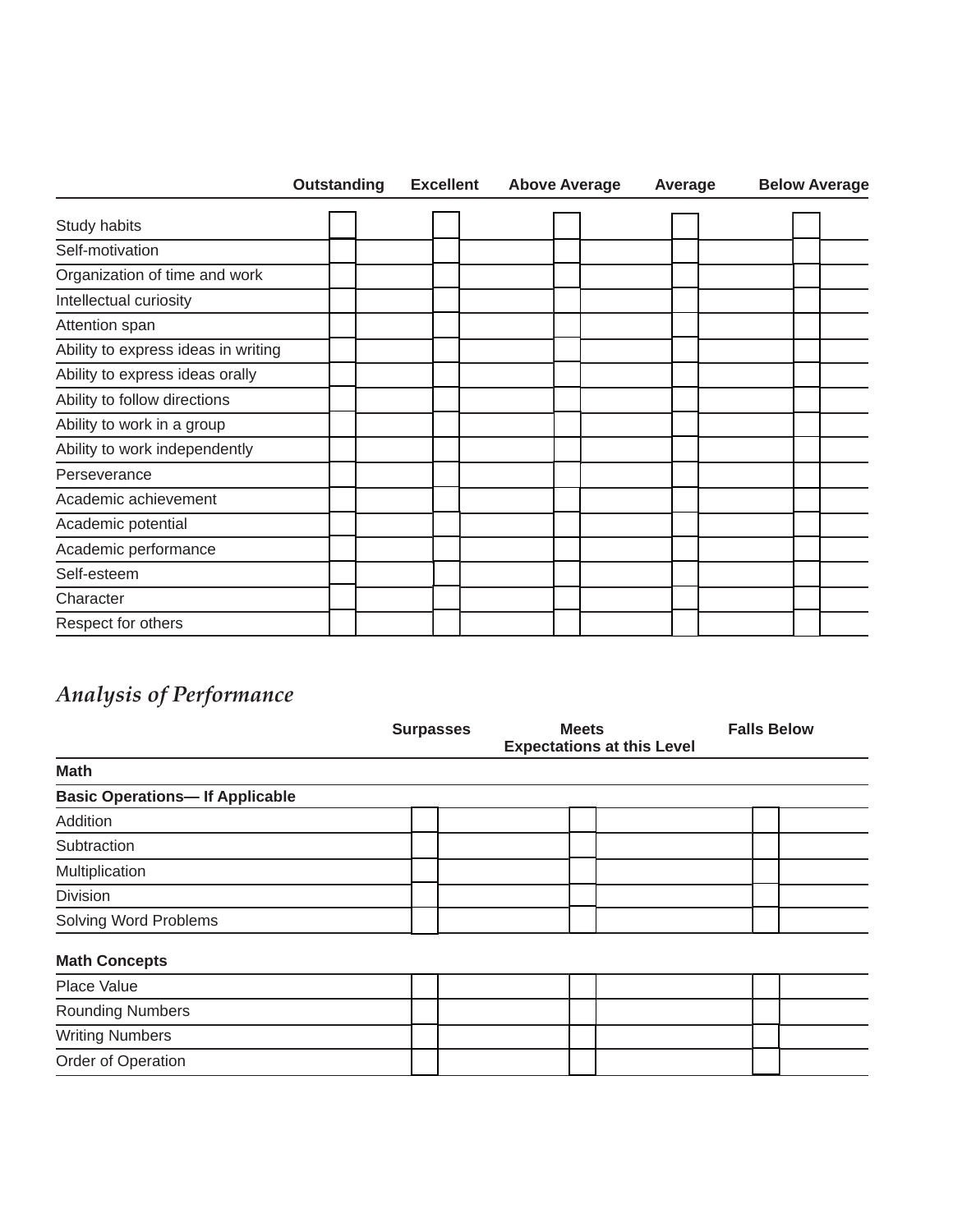**Surpasses Meets Falls Below** 

**Expectations at this Level** 

# **Fractions**

| <b>Adding Fractions</b>       |  |  |  |
|-------------------------------|--|--|--|
| <b>Adding Mixed Numbers</b>   |  |  |  |
| <b>Subtracting Fractions</b>  |  |  |  |
| <b>Different Denominators</b> |  |  |  |
| <b>Multiplying Fractions</b>  |  |  |  |
| <b>Dividing Fractions</b>     |  |  |  |

# **Language Arts**

| <b>Basic Skills</b> |  |  |  |  |  |  |
|---------------------|--|--|--|--|--|--|
| Vocabulary          |  |  |  |  |  |  |
| Grammar/Usage       |  |  |  |  |  |  |
| Punctuation         |  |  |  |  |  |  |
| Spelling            |  |  |  |  |  |  |
| Syntax              |  |  |  |  |  |  |

# **Composition Skills**

| Organization |  |  |  |
|--------------|--|--|--|
| Clarity      |  |  |  |
| Originality  |  |  |  |
| Content      |  |  |  |

# **Reading**

| Comprehension      |  |  |  |
|--------------------|--|--|--|
| Powers of Analysis |  |  |  |

#### **General**

| <b>Class Participation Frequency</b>                                                      |  |  |  |  |  |  |  |  |
|-------------------------------------------------------------------------------------------|--|--|--|--|--|--|--|--|
| <b>Quality of Participation</b>                                                           |  |  |  |  |  |  |  |  |
| Quality of Assignment Preparation                                                         |  |  |  |  |  |  |  |  |
| <b>Academic Responsibility</b>                                                            |  |  |  |  |  |  |  |  |
| <b>General Progress</b>                                                                   |  |  |  |  |  |  |  |  |
| middle<br>third of the class.<br>This student's work level is about the<br>lower<br>upper |  |  |  |  |  |  |  |  |
| In what area/s does this student show particular strength?                                |  |  |  |  |  |  |  |  |
| Does the student need special support or help in any area/s?                              |  |  |  |  |  |  |  |  |

Does the student need special support or help in any area/s?  $\_$